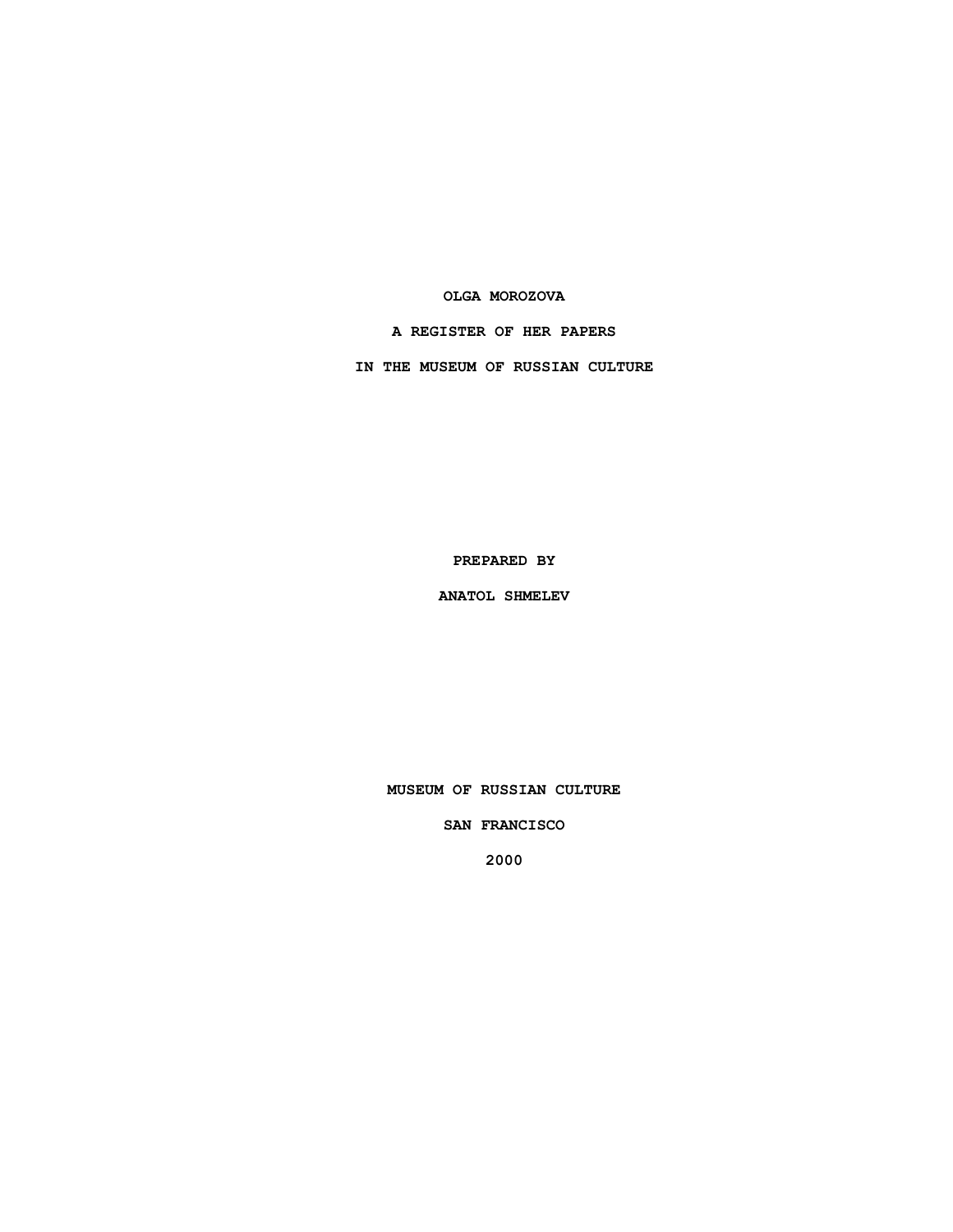## **OLGA MOROZOVA**

# **BIOGRAPHICAL NOTE**

| 1877 July 3    | Born, Khar'kov, Russia                                                   |
|----------------|--------------------------------------------------------------------------|
| 1895           | Established an elementary school near Khar'kov                           |
| 1901 April 27  | Married Iona Morozov                                                     |
| 1911           | Moved to Semipalatinsk, Russia                                           |
| 1915           | Appointed assistant director for army meat supply<br>for Western Siberia |
| 1920           | Iona Morozov killed in Civil War                                         |
| 1932           | Author, Nevozvratnoe                                                     |
| 1934           | Author, Sud'ba                                                           |
| 1949           | Evacuated to Tubabao refugee camp, Philippines                           |
| 1951           | Arrived in the United States                                             |
| 1958           | Author, Kak pomoch' bol'nomu cheloveku                                   |
| 1968 January 1 | Died, Los Angeles, California                                            |
| 1984           | Sud'ba reprinted                                                         |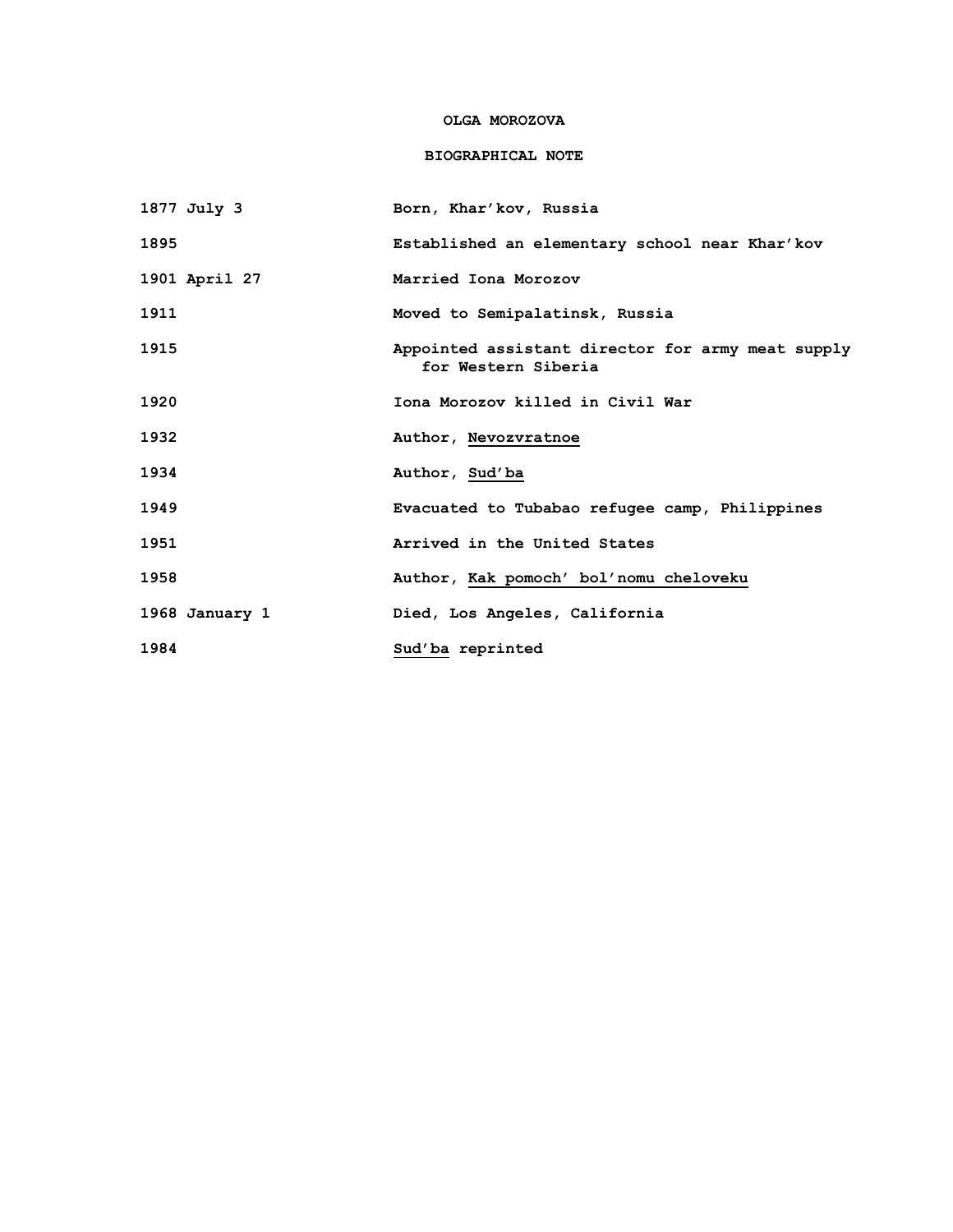### **SCOPE AND CONTENT NOTE**

#### **OLGA MOROZOVA PAPERS**

**Olga Morozova was a novelist who published several works in China in the 1930s. This collection contains her rare and unpublished writings, including reminiscences of Tubabao, a camp in the Philippines for Russian displaced persons from the Far East, and collected materials for a biographical dictionary of prominent Russian émigrés, entitled "Kul'turnye sily rossiiskoi emigratsii."**

**Detailed processing and preservation microfilming for these materials were made possible by a generous grant from the National Endowment for the Humanities and by matching funds from the Hoover Institution and Museum of Russian Culture. The grant also provides depositing a microfilm copy in the Hoover Institution Archives. The original materials and copyright to them (with some exceptions) are the property of the Museum of Russian Culture, San Francisco. A transfer table indicating corresponding box and reel numbers is appended to this register.**

**The Hoover Institution assumes all responsibility for notifying users that they must comply with the copyright law of the United States (Title 17 United States Code) and Hoover Rules for the Use and Reproduction of Archival Materials.**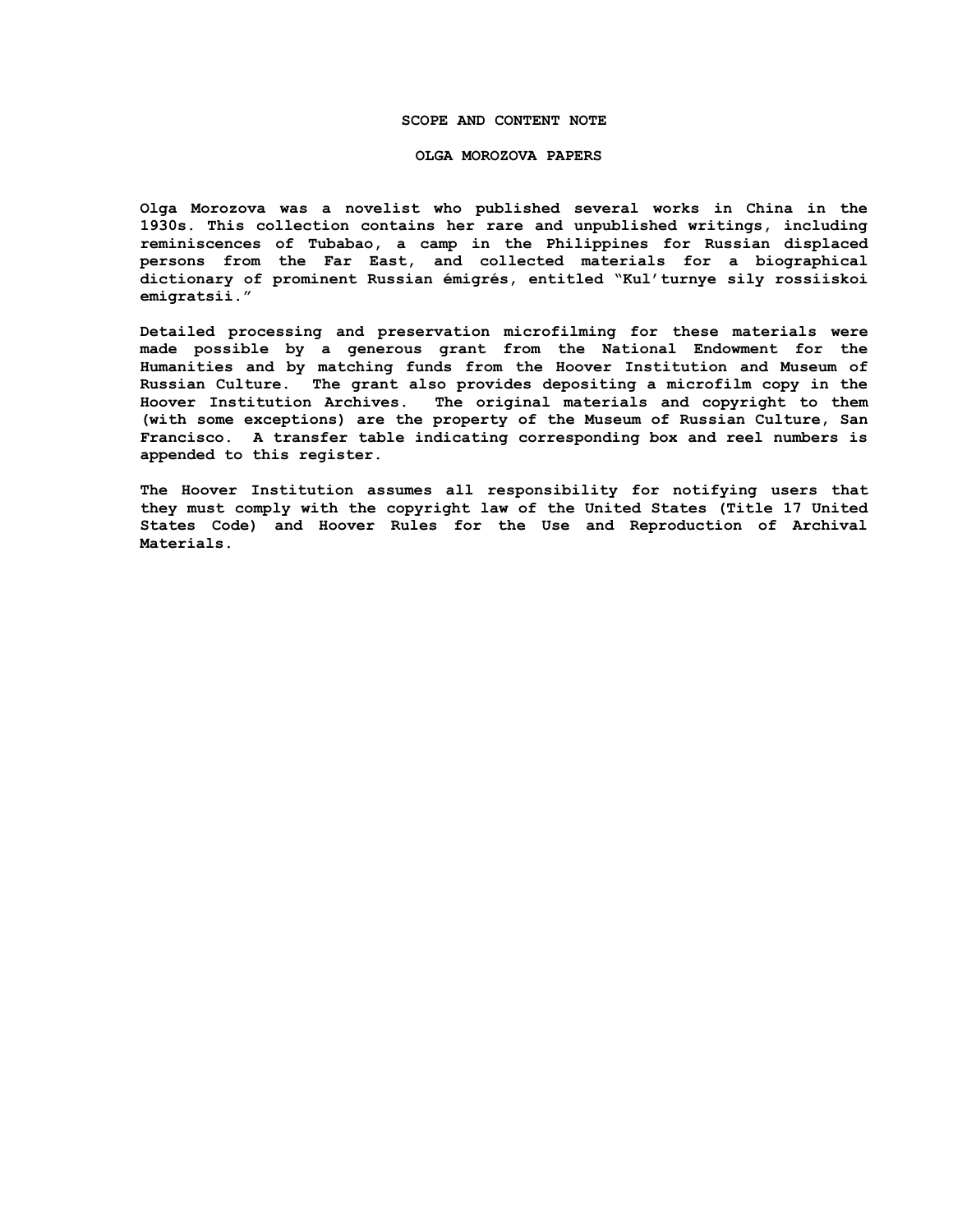## **REGISTER**

## **OLGA MOROZOVA PAPERS**

## **SERIES DESCRIPTION:**

| Box Nos      | Series                                                                                                                                                                                                    |
|--------------|-----------------------------------------------------------------------------------------------------------------------------------------------------------------------------------------------------------|
| $\mathbf{1}$ | BIOGRAPHICAL FILE, 1888-1968. Autobiographical note,<br>clippings, curriculum vitae, identity papers, immigration<br>records, television program transcripts, arranged<br>alphabetically by physical form |
| 1            | CORRESPONDENCE, 1939-1952. Letters arranged<br>alphabetically by name of correspondent                                                                                                                    |
| $1 - 3$      | SPEECHES AND WRITINGS, 1953-1965 and undated. Article and<br>books arranged chronologically by title                                                                                                      |
| 3            | PHOTOGRAPHS, 1949-1950. Album of photographs of Tubabao<br>camp, Philippines                                                                                                                              |